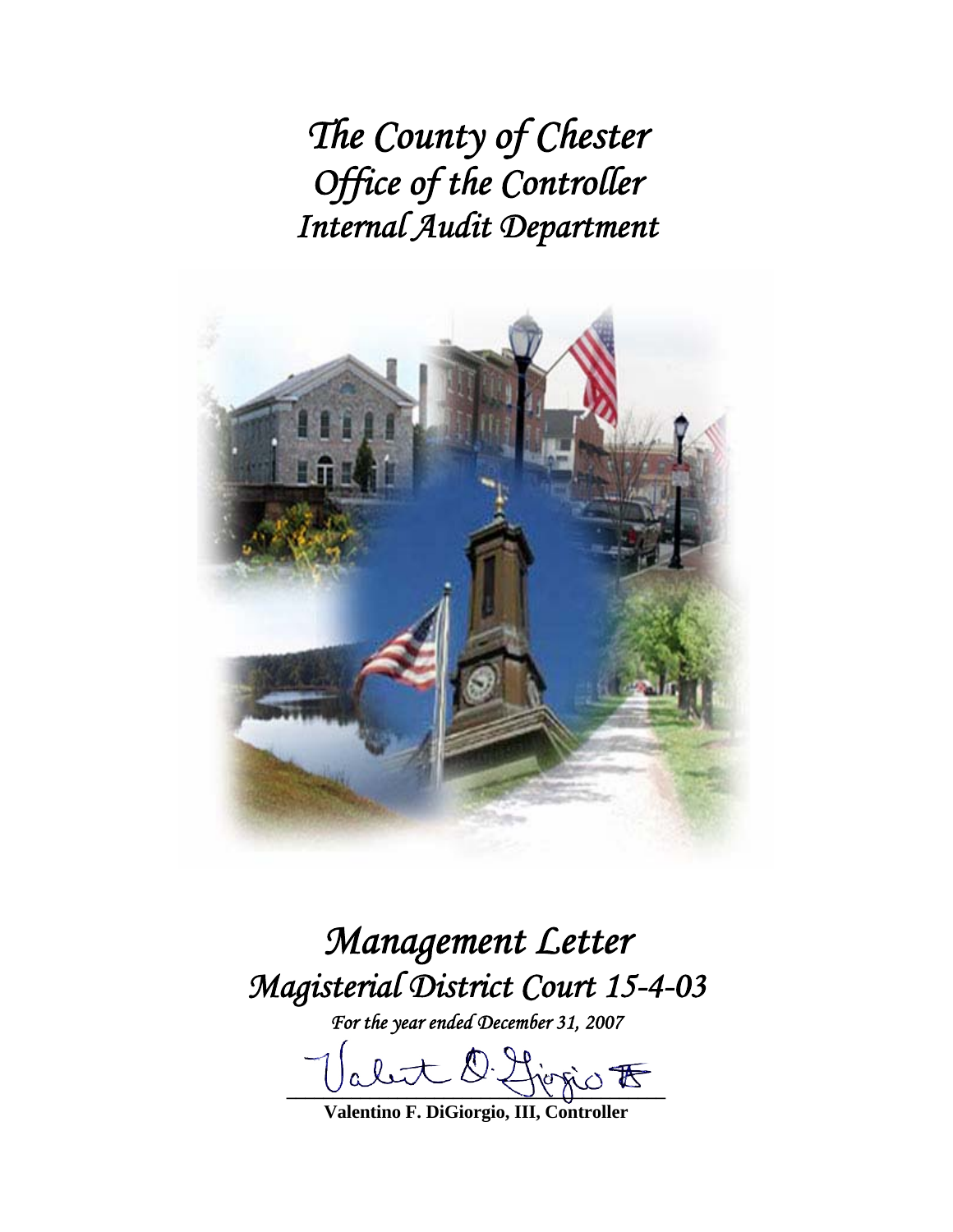## **To: Magisterial District Judge Larry Smith**

## *Introduction*

On July 25, 2008, Internal Audit completed an audit of Magisterial District Court 15-4-03 (*District Court*). Gretchen W. Sohn, CIA, was the auditor-in-charge. Internal Audit is required by County Code to review district courts annually to ensure compliance with policies and procedures mandated by the Administrative Office of Pennsylvania Courts and/or District Judge Administration and to assess their overall internal control structure. The scope of our audit included a review of the following:

- Cash and Petty Cash
- Undisbursed Funds
- Cash Receipts
- Manual Receipts
- Cash Disbursements
- Voided Transactions
- Overall Compliance.

## *Executive Summary*

The management and staff of the *District Court* are, in all material respects, in compliance with policies and procedures set forth by the Administrative Office of Pennsylvania Courts and directives imposed by District Judge Administration. Minor findings involving internal control and compliance are included within this Management Letter. There were no significant deficiencies or material weaknesses identified. Based on Internal Audit's testing and observations, it is our opinion that these exceptions are not the result of negligence or deliberate misconduct, but are instead the consequence of the following:

- Oversights
- Human error.

Internal Audit would like to thank the management and staff of the *District Court* for their cooperation and assistance during the course of this audit. We have provided herein a copy of our "Audit Findings" and "Recommendations" for your review and comment.

Please feel free to contact our office at (610) 344-6797 should you have any questions or concerns.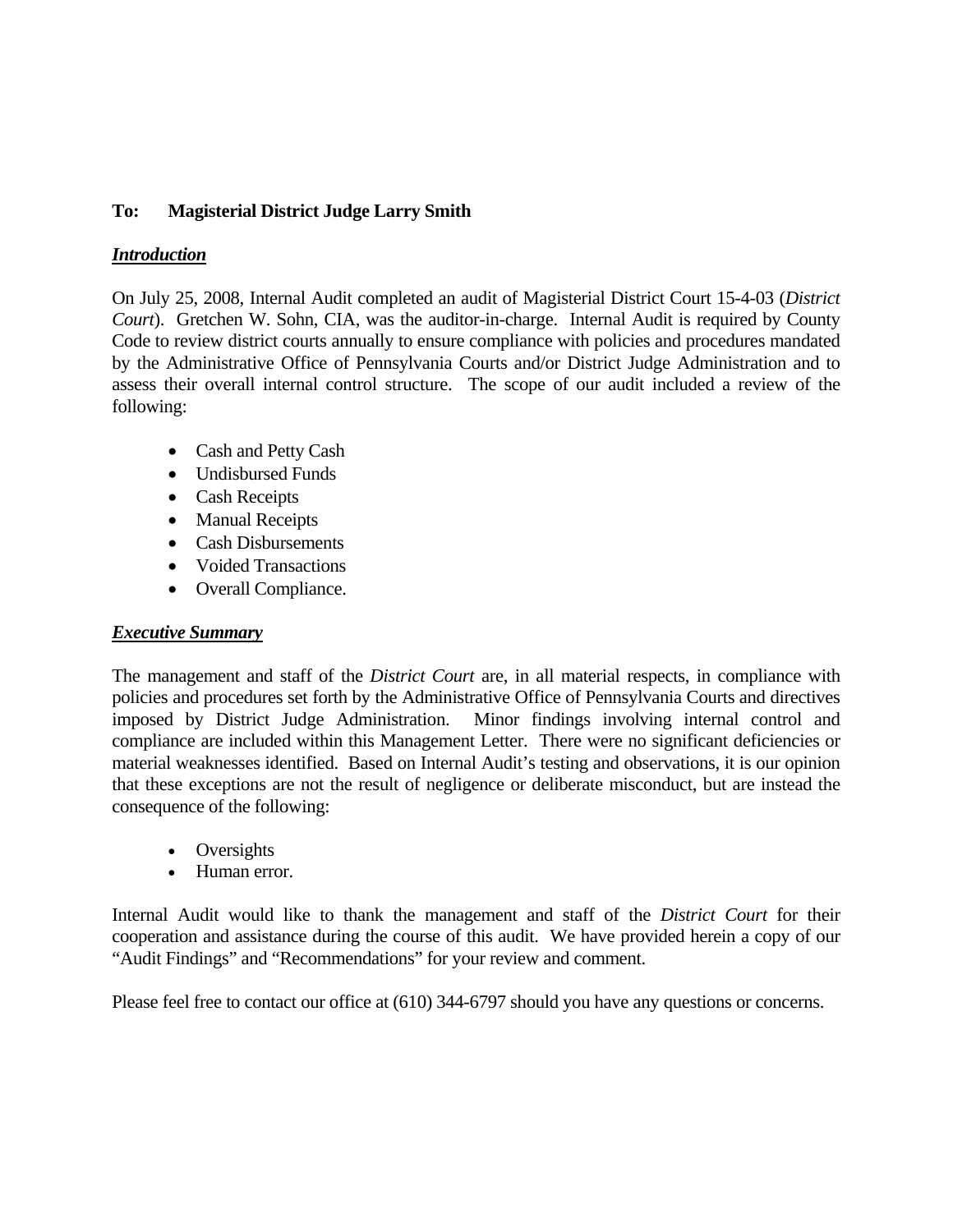## **MAGISTERIAL DISTRICT COURT 15-4-03**

## **FINDINGS AND RECOMMENDATIONS**

## **FOR THE YEAR ENDED DECEMBER 31, 2007**

### **I. INTERNAL CONTROL FINDINGS AND RECOMMENDATIONS**

## **Recording**

#### Finding 1: Undisbursed Funds

On 2 civil cases, the server fee notice for order of execution services was printed in a timely manner and given to the constables. However, the funds held for the constable's services were not transferred from "collateral" to "server fees" in the AOPC system and remained on the 12/31/07 Undisbursed Funds Report as "collateral".

#### Recommendation

Internal Audit recommends that the *District Court* management review/monitor the Undisbursed Funds Report on a monthly basis to ensure that funds are properly disbursed/applied in a timely manner.

#### *Auditee Response*

*District Court management concurs with the finding and recommendation.* 

#### Finding 2: Cash Disbursements

In 1 instance, a numbered check form was manually labeled "void" due to a printer jam. However, the check number was never voided in the State system, therefore it is missing from the check number sequence and neither appears on the system Check Register Report nor the Voided Disbursement Report.

#### Recommendation

Internal Audit recommends that management review all voided transactions daily to ensure that they have been properly voided in the system. All check numbers should be accounted for and appear on the Check Register Report.

#### *Auditee Response*

*District Court management concurs with the finding and recommendation.*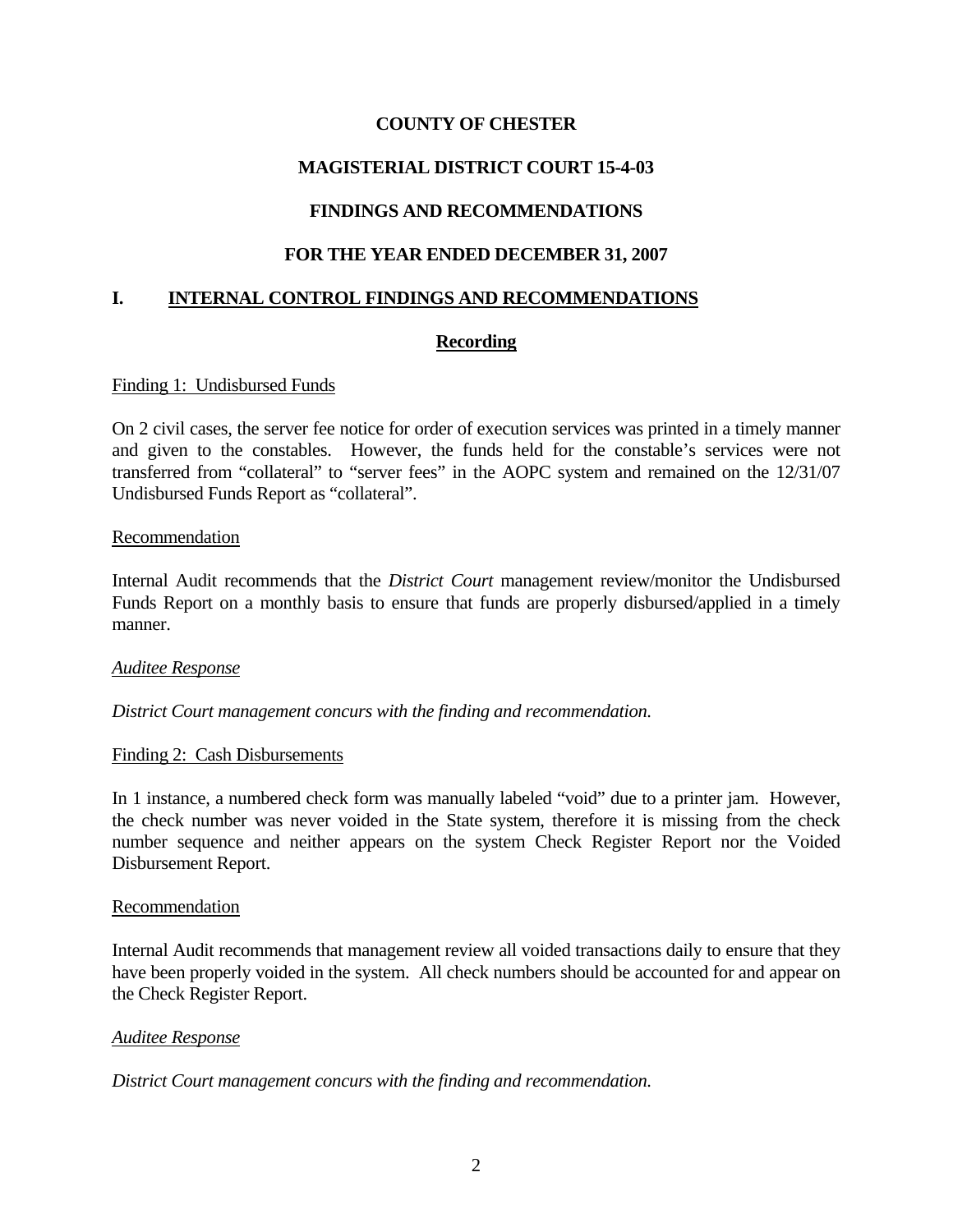# **MAGISTERIAL DISTRICT COURT 15-4-03**

## **FINDINGS AND RECOMMENDATIONS**

## **FOR THE YEAR ENDED DECEMBER 31, 2007**

# **II. COMPLIANCE WITH POLICIES AND PROCEDURES**

In order to test compliance with all applicable policies, procedures, and regulations, Internal Audit selected a statistical sample of 25 case files out of a total population of 6,665 case files created in 2007. In addition, we performed other related tests of cash receipts, cash disbursements, manual receipts, undisbursed funds, and voided transactions. Sample size for the tested areas was determined through a risk assessment analysis based on the results of the *District Court's* prior year audit and current year caseload. We believe the results of our tests are representative of the entire population on the basis of accepted audit sampling principles.

#### Finding 1: Undisbursed Funds

Internal Audit noted the following:

- In 1 instance, percentage bail was not timely disbursed on a criminal case adjudicated in June, 2007.
- In 1 instance, the bail check from a posted percentage bail payment was not remitted to the Clerk of Courts with the paperwork on a criminal case waived to court in September, 2007. Instead, the total amount of bail was refunded to the remitter in February, 2008.

#### Recommendation

Internal Audit recommends that management review/monitor the Undisbursed Funds Report on a monthly basis to ensure that funds are properly disbursed in a timely manner.

#### *Auditee Response*

*District Court management concurs with the findings and recommendations.* 

#### Finding 2: Manual Receipts

Internal Audit noted the following:

• In 2 instances, the manual receipt payment information does not agree with the system receipt payment information.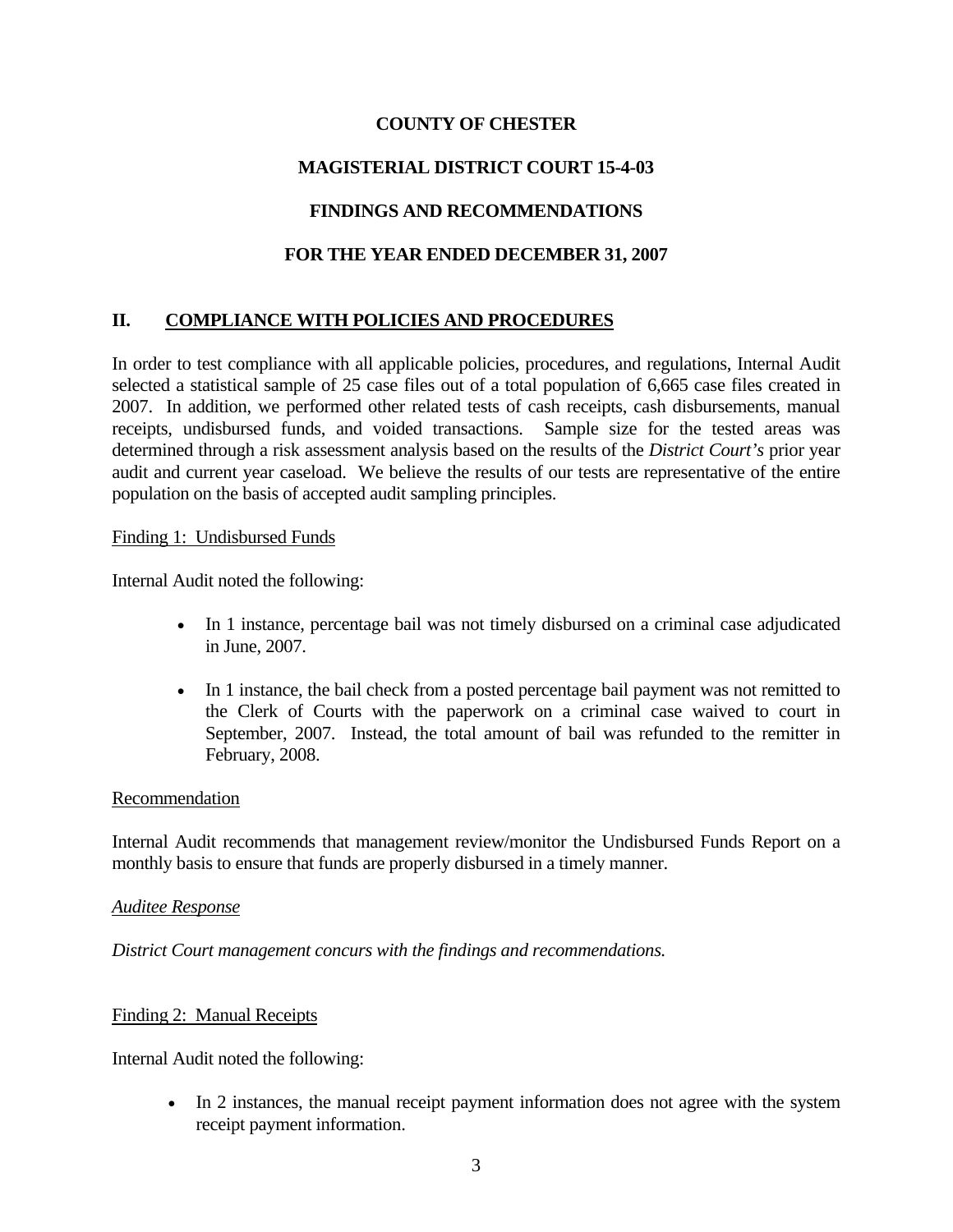# **MAGISTERIAL DISTRICT COURT 15-4-03**

# **FINDINGS AND RECOMMENDATIONS**

# **FOR THE YEAR ENDED DECEMBER 31, 2007**

# **II. COMPLIANCE WITH POLICIES AND PROCEDURES**

Finding 2 (continued)

#### Recommendation

Internal Audit recommends that *District Court* staff adhere to the manual receipt procedures as outlined in the District Justice Automated Office Clerical Procedures Manual. Information entered in the system should agree with the information on the manual receipt.

#### *Auditee Response*

*District Court management concurs with the finding and recommendation.* 

## Finding 3: Overall Compliance

Internal Audit noted the following:

- In 1 instance, a warrant was not recalled within 60 days of issuance.
- In 1 instance, the certified postage amount was included in the judgment costs on a civil case.

#### **Recommendation**

Internal Audit recommends that the *District Court* adhere to the Commonwealth regulations with respect to the issuance and recalling of warrants. Internal Audit also recommends that the District Court comply with District Court Operational Regulations which exclude postage as part of the judgment costs.

#### *Auditee Response*

*District Court management concurs with the findings and recommendations.*